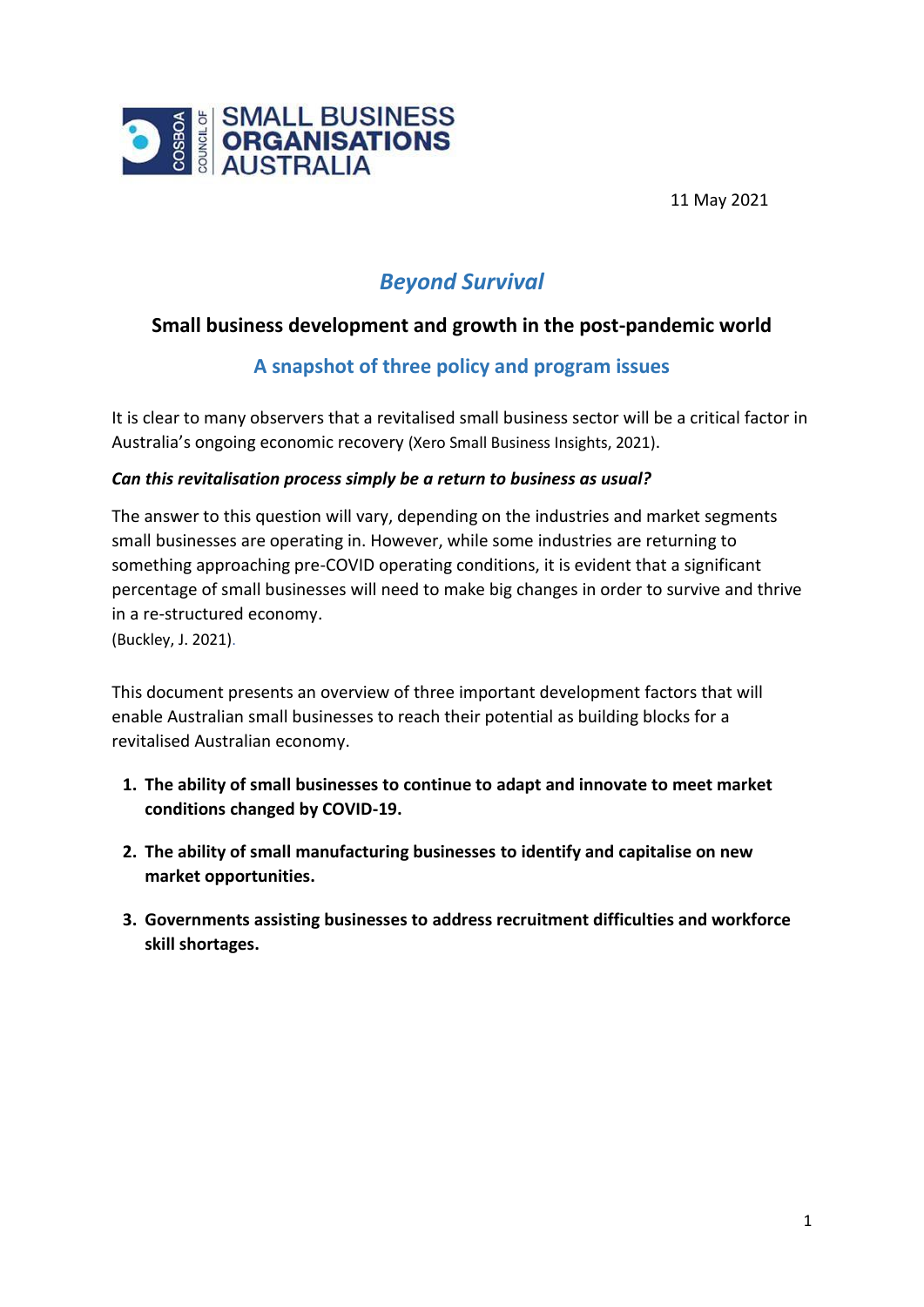# 1. Small Business Innovation and COVID-19

# *"Innovation pays, with innovating small businesses outperforming their non-innovating counterparts on every measure, including employment, profitability, and productivity"*

(Australian Small Business and Family Enterprise Ombudsman, 2020)

During the height of the COVID-19 pandemic large numbers of small businesses faced dramatically changed market conditions. Many businesses were not able to operate as normal and had no choice but to change their business models, services, products and operating methods in efforts to meet different market opportunities.

This innovation process, created through necessity, generated new opportunities for a lot of small businesses. It was a revelation to some. Innovation also took different forms in each industry sector and in each business.

As many market segments now return to something approaching normal operation, the question is *how much of this innovation will fade away*?

*What can be done to encourage and foster small businesses in all sectors to continue to innovate?*

The Australian Government's Research and Development (R & D) Tax Credit provides benefits for businesses that innovate, according to the following definition:

### "…*experimental activities*:

- *a. whose outcome cannot be known or determined in advance on the basis of current knowledge, information or experience, but can only be determined by applying a systematic progression of work that:*
	- *i. is based on principles of established science; and*
	- *ii. proceeds from hypothesis to experiment, observation and evaluation, and leads to logical conclusions; and*
- *b. that are conducted for the purpose of generating new knowledge (including new knowledge in the form of new or improved materials, products, devices, processes or services)."* (Australian Taxation Office, 2017)

But innovation is not just about structured research and development. Small Business WA defines business innovation as:

*"…the development and application of ideas that improve the way things are done or what can be achieved. Innovation may result in new products or services, new or improved business processes, changes in the way your products are marketed or the introduction of new technology".* (Small Business Development Corporation, WA, 2021)

Government support for innovation in Australian businesses tends to focus strongly on technological innovation.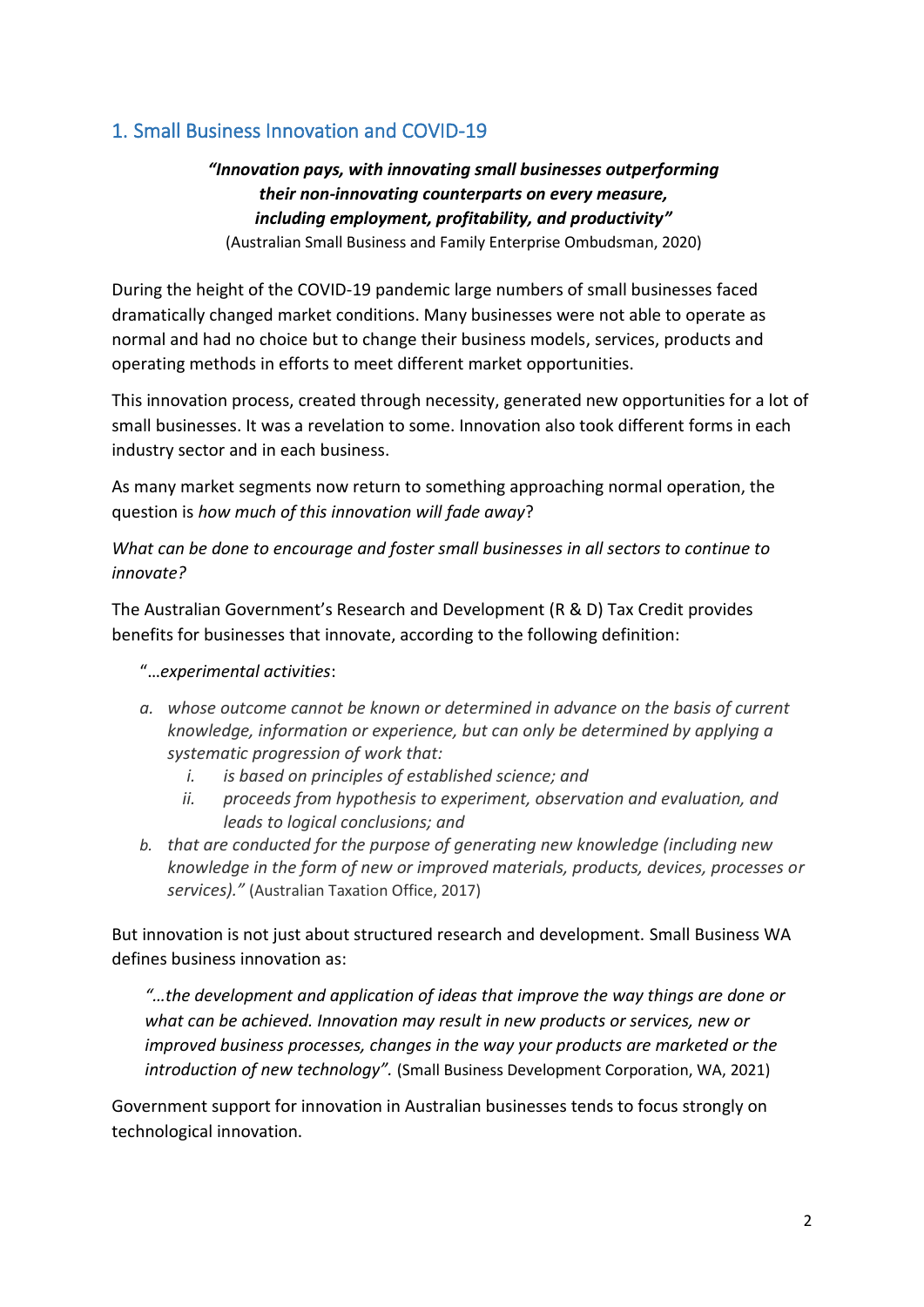The Department of Industry, Science, Energy and Resources delivers several initiatives through the *Entrepreneurs Programme* that are aimed at supporting innovation in small and medium enterprises (SMEs). However only businesses in the following industry sectors are eligible:

- Advanced Manufacturing
- Food and Agribusiness
- Medical Technology and Pharmaceuticals
- Mining Equipment, Technology and Services
- Oil, Gas and Energy
- Enabling technologies and services of the sectors listed above.

### The Australian government-funded **Industry Growth Centres**

[\(https://www.industry.gov.au/policies-and-initiatives/industry-growth-centres\)](https://www.industry.gov.au/policies-and-initiatives/industry-growth-centres) also focus on supporting innovation in a closely related, very specific set of industries:

- Advanced Manufacturing
- Cyber Security
- Food and Agribusiness
- Medical Technologies and Pharmaceuticals
- Mining Equipment, Technology and Services
- Oil Gas and Energy Resources

Government has decided that it is these industry sectors that provide Australia with the best opportunities to be internationally competitive. *These initiatives, while worthwhile, ignore the fact that business innovation occurs in all industry sectors*.

In addition, only businesses with an ACN and turnovers in the following ranges are eligible for assistance under the Entrepreneurs Programme:

- Between \$1.5 million and \$100 million, or
- Between \$750,000 and \$100 million for applicants from remote Australia or northern Australia.

By their nature, the larger businesses that benefit from government innovation programs tend to be located in the big cities. It is likely that regional SMEs with innovation potential do not have the same level of supporting infrastructure or programs their big city counterparts benefit from (Vitartas, P. Kinnear, S. 2013).

*"Small business in Australia does not get the credit it deserves when it comes to innovation, which can be defined as the development or introduction of new or significantly improved goods, services, processes or methods. Small business accounts*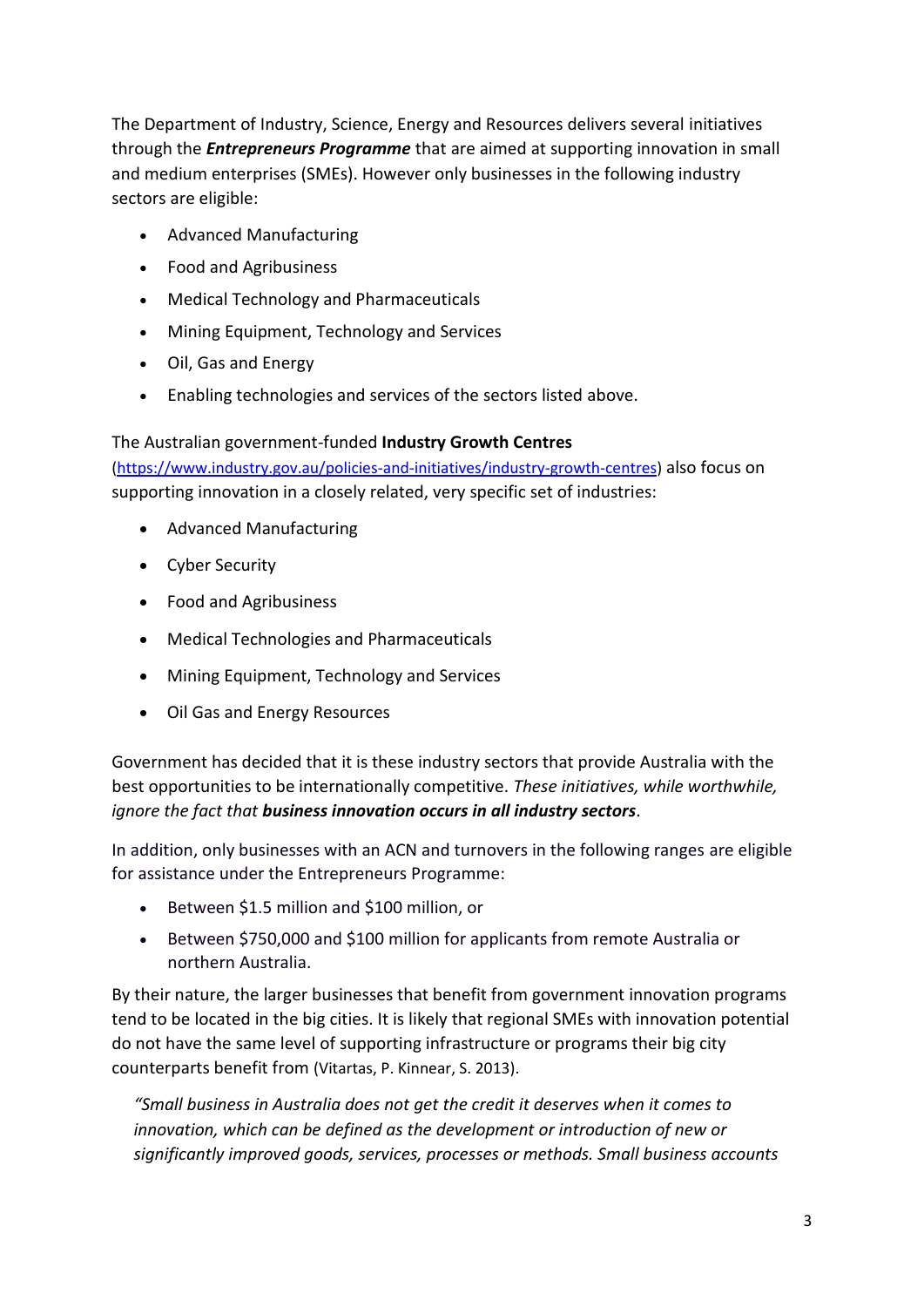*for 87.6% of all innovating businesses in Australia and 46.5% of small businesses with 5-19 employees were innovating ones in 2018-19. This is despite the fact that a* 

*smaller percentage of small businesses receive government financial assistance to innovate compared to medium and large businesses"* (Australian Small Business and Family Enterprise Ombudsman, 2020)*.*

### **Why is innovation in small business important?**

The productivity of small businesses is an important factor in the overall productivity of the Australian economy. The Productivity Commission has emphasised the importance of government developing an environment for Australian SMEs which "encourages entrepreneurial and innovative activity" which is "conducive to productivity, investment and market competition for all businesses" (Productivity Commission, 2015).

Those small businesses which not only survive the COVID-19 period, but successfully innovate and adapt to capitalise on changed market conditions, will be a vital element of Australia's future economic prosperity.

### **Recommendations:**

▪ COSBOA recommends the development of pilot projects to test the effectiveness of place-based innovation and growth programs in regional business communities.

It is COSBOA's view that, rather than being delivered as high-cost, highly centralised schemes, these innovation programs are best run under the auspices of local business communities, supported by industry associations, with services delivered by private industry (rather than by government organisations).

The *Economic Gardening* (EG) program is a good example of such innovation and growth programs. This important place-based strategy is widely used in the USA and has been adapted for implementation in Australia. Successful programs have been run over many years in the Illawarra region, Ballarat, Capricornia and Port Macquarie. Considerable knowledge and experience have been built up in Australia to run successful EG programs.

Regional business accelerator programs such as the Exmouth Business Accelerator are excellent examples of place-based business innovation strategies. Exmouth Business Accelerator Program - [Exmouth Chamber \(exmouthchamberofcommerce.com.au\)](https://www.exmouthchamberofcommerce.com.au/project/exmouth-business-accelerator-program/)

▪ The Regional Australia Institute (RAI) has also proposed that COSBOA join in a collaborative research project under the Intergovernmental Shared Inquiry Program to address the question *"What are the most effective ways of fostering an innovation culture in regional small businesses?".*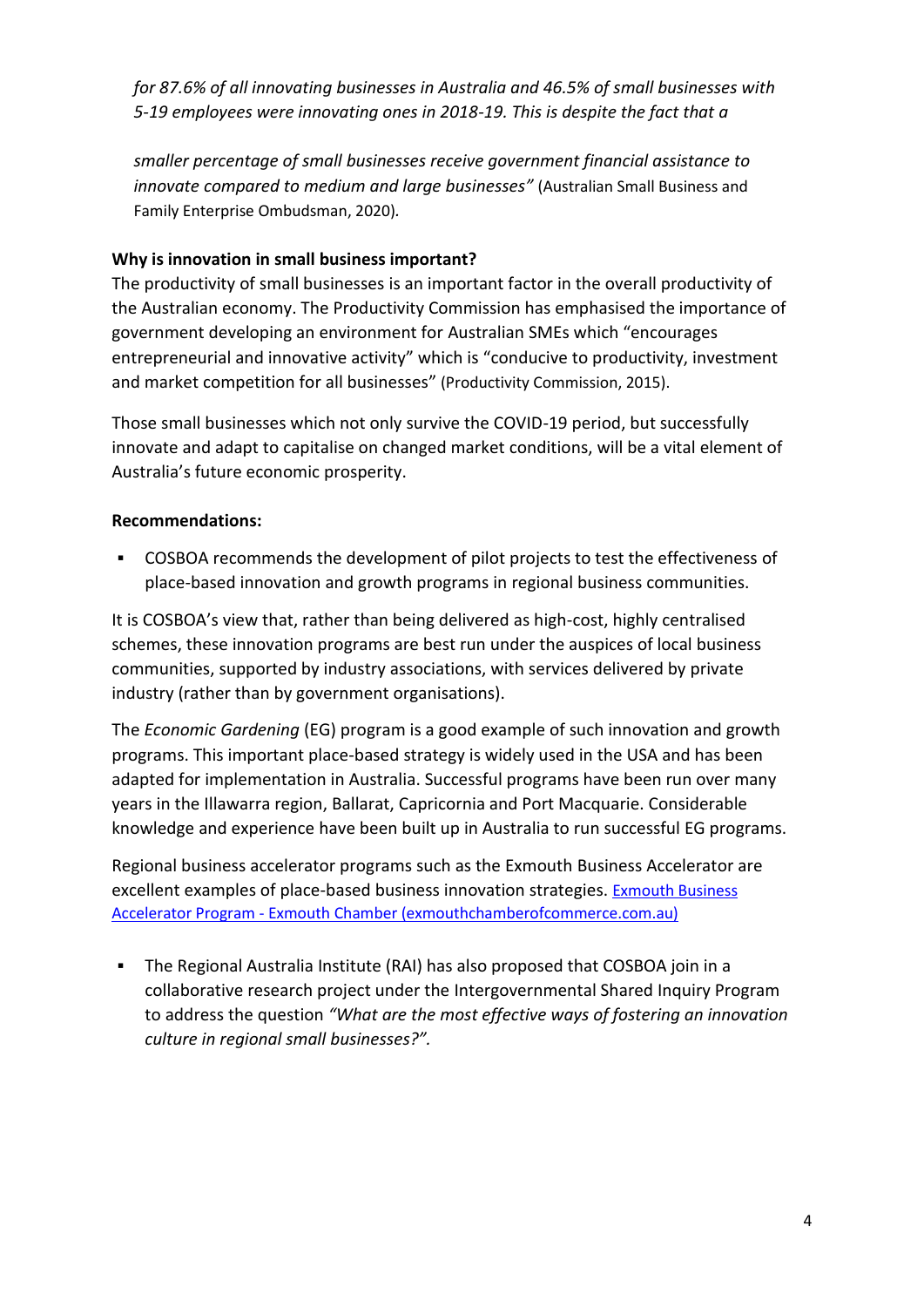# 2. Small Businesses in Manufacturing

### *Why is COSBOA speaking about manufacturing?*

Small businesses represent more than 80% of Australian manufacturing businesses. However, small businesses in all industries will suffer if the decline in Australia's manufacturing sector continues.

In the long term a vibrant manufacturing sector is essential to a maintaining a modern, prosperous economy (Mazzarol, T. 2020). A declining manufacturing sector leads to structural change in the economy - a 'hollowing out' which negatively affects a range of industry sectors and business types, including small business (Hayes, A. 2020).

COSBOA contributed to the Australian Government's 2020 *Modern Manufacturing Strategy*, which acknowledges the importance of manufacturing to the Australian economy and society. This important policy document is set against the backdrop of a long-term decline in Australian manufacturing.

This decline needs to be reversed.

*"One industry hit hardest over the past 10-15 years is the manufacturing sector, which was once a vibrant, prosperous sector employing thousands of Australians, and is now reduced to a shadow of its former self. Indeed, almost every year, the manufacturing sector loses companies across a range of industries, with the motor vehicle and associated manufacturing industries being most notable in recent years. Arguably, if a more focused, well-funded innovation and training policy is implemented as a matter of top priority, future collapses of Australian businesses, along with thousands of lost jobs, could be avoided".* (Institute of Public Accountants, 2018.)

There is broad agreement that Australia must re-build and grow its manufacturing capability and capacity following a long period of decline.

This is not a simple concept, nor can its importance and urgency be underestimated. If Australia cannot re-vitalise its manufacturing base for the  $21<sup>st</sup>$  century our economy will suffer, along with our resilience as a society. Manufacturing is a major contributor to the complexity of a nation's economic base.

*"There is a growing view that an economy's 'complexity' has a considerable influence on its relative economic positioning, performance and hence its current and future prosperity. At least one measure of complexity, the Economic Complexity Index (ECI), has Australia's multi-decade complexity ranking dropping precipitously…"*

(NSW Chief Scientist and Engineer, 2020).

### **Small business in the manufacturing sector**

Small businesses must play a key role in the revival of Australian manufacturing. Australia depends on SMEs for much of its complex manufacturing capability, although this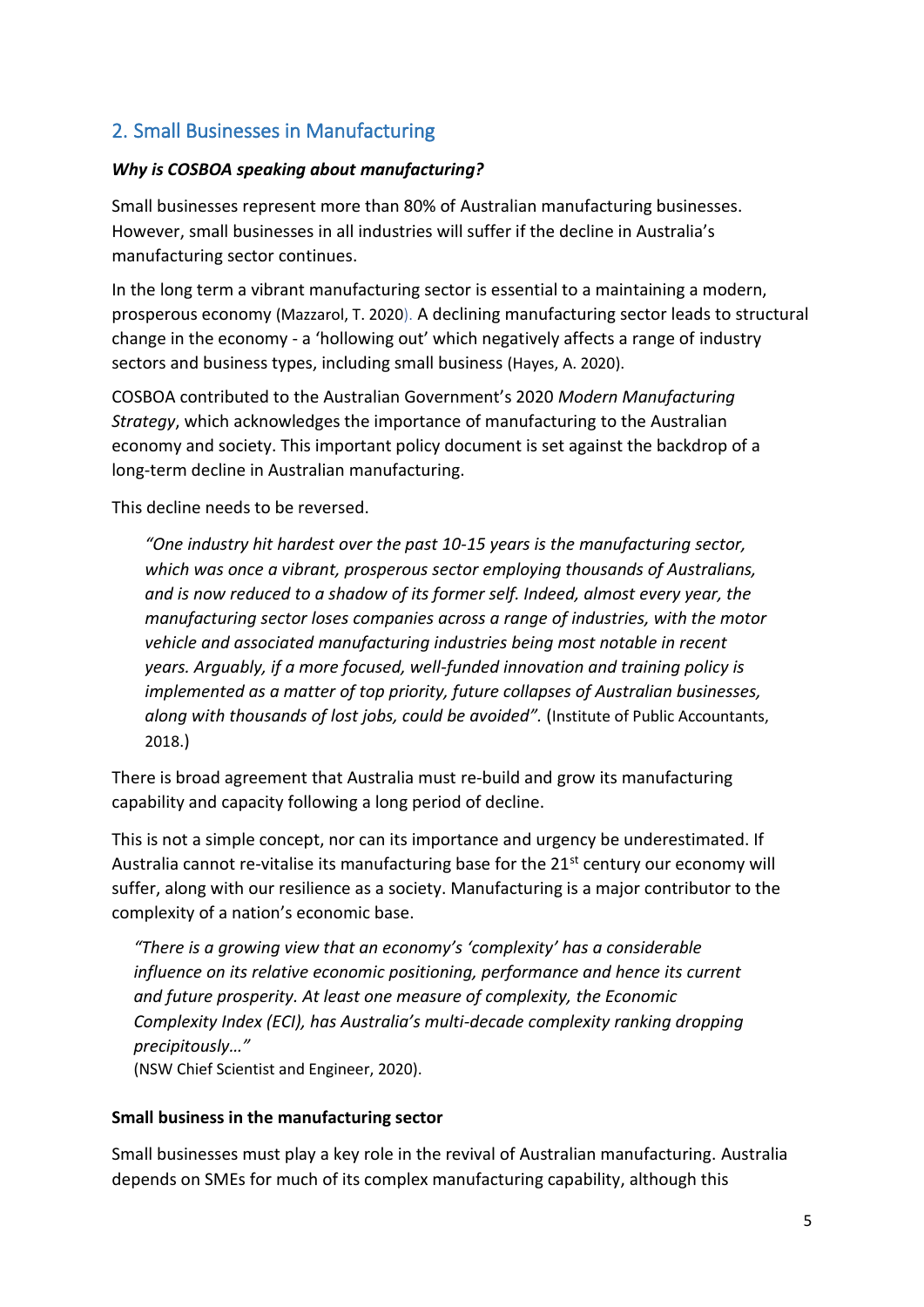complex manufacturing is, in many cases, reduced to specialised, niche segments such as the small semiconductor industry.

Small businesses are a very significant part of the manufacturing sector in Australia but are, arguably, overlooked because of the attention given to larger businesses in the sector.

An example of this is the common belief that motor vehicle manufacturing ceased in Australia with the closure of GMH, Ford, Toyota and Mitsubishi. However, specialised vehicle manufacturing continues in Australia and this industry segment is now dominated by SMEs. Manufacturing is now largely focused on trucks, buses, specialised mining, military and off-road vehicles, modified/re-manufactured imported vehicles, caravans/RVs/campers, and high-performance vehicle components.

The proportion of small employing firms is relatively high in the manufacturing sector. More than four out of five of all manufacturing businesses are SMEs (Institute of Public Accountants, 2018).

In terms of the total number of businesses, small businesses represent more than 80% of manufacturing businesses and account for 20% of industry value add in the Australian manufacturing sector. (Department of Industry, Innovation, Science, Research and Tertiary Education, 2012).

Small business employs almost a third of all people in manufacturing jobs in Australia and more than 60% of apprentices employed in the sector (Australian Small Business and Family Enterprise Ombudsman, 2020). This makes small business a vital contributor to the training of skilled manufacturing workers. Apprentices in small manufacturing businesses are increasingly engaged in the use of advanced technology.

Collectively, small businesses spend more than \$500 million per annum on research and development in manufacturing. While significant, this represents only 11% of R & D in the Australian manufacturing sector.

### **Are small businesses in the manufacturing sector well represented by peak bodies?**

The Australian Industry Group (Ai Group) claims the manufacturing sector as its territory. Ai Group claims that *"Together with partner organisations we represent the interests of more than 60,000 businesses employing more than 1 million staff. Our members are small and large businesses in sectors including manufacturing, construction, engineering, transport & logistics, labour hire, mining services, the defence industry, civil airlines and ICT".*

However, it is not easy to find data about the percentage of Ai Group members that are small businesses. While the Ai Group membership no doubt includes many small businesses, it is arguable that the organisation's major advocacy efforts are focused on the interests of big business. This was evident during the 2020-21 Industrial Relations Reform consultations, during which Ai Group joined ACCI and other employer organisations to argue against reforms that would have benefited small business (McKay, R. 2021).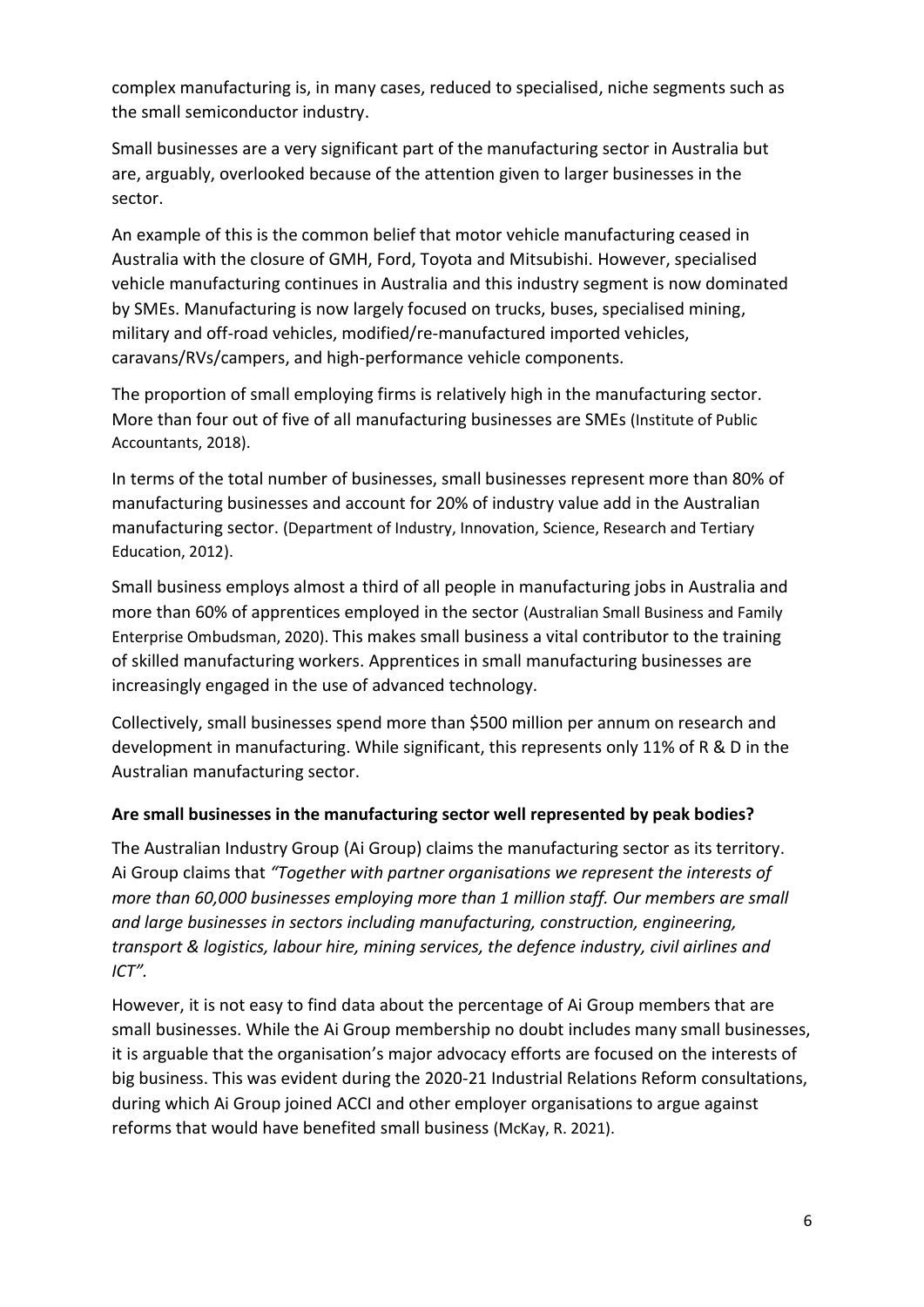The rival for Ai Group in the manufacturing sector is the Australian Chamber of Commerce and Industry (ACCI) which also claims to be *"the voice of Australian business, representing enterprises big and small across all industries"*. Again, it is quite evident that ACCI advocacy is primarily driven primarily by big business agendas.

### **Small business associations in the manufacturing sector:**

There are numerous industry-specific peak organisations in the Australian manufacturing sector, some of which are excellent representative organisations. The following few examples demonstrate the diversity of Australian manufacturing:

- Australian Automotive Aftermarket Association (AAAA)
- Australian Fashion Council, incorporating Textile & Fashion Industries of Australia.
- Australian Glass and Window Association (AGWA)
- Australian Meat Industry Council (AMIC)
- Australian Society of Cosmetic Chemists (ASCC)
- Australian Steel Institute
- Chemistry Australia formerly the Plastics and Chemicals Industries Association
- Commercial Vehicle Industry Association Australia (CVIAA)
- Frame & Truss Manufacturers Association of Australia Ltd (FTMA)
- National Baking Industry Association (NBIA)
- Print & Visual Communications Association (PVCA) formerly Printing Industries Association of Australia.
- Recreational Vehicle Manufacturers Association of Australia (RVMAA)

Many of these associations represent a cross-section of small, medium and sometimes large businesses, but all of them have significant small business memberships.

### **Recommendations:**

COSBOA contributed to the Australian Government's *Modern Manufacturing Strategy* launched in October 2020. As the recognised peak body for small business COSBOA can play an increasingly important role in advocating on behalf small businesses in the manufacturing sector.

It is proposed that COSBOA follows on from its contribution to the Modern Manufacturing Strategy by advocating specifically in support of *small* manufacturing businesses whenever suitable opportunities arise.

COSBOA is likely to have regular opportunities to acknowledge the vital contributions and economic potential of small manufacturing businesses, and to highlight the work of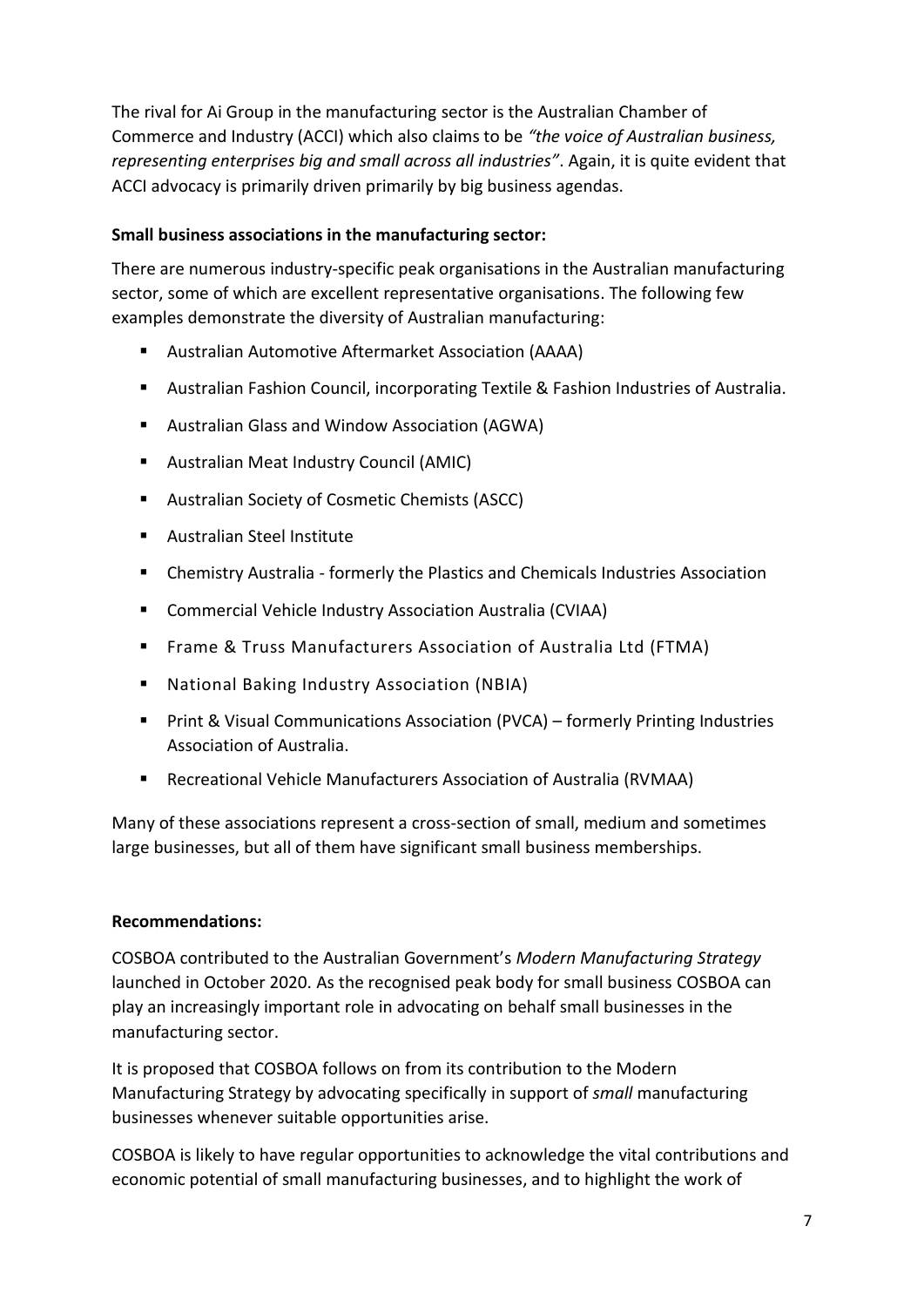industry associations in the manufacturing sector. This would emphasise the importance of representation not being compromised by financial dependence on big business. This advocacy would include the following points:

### **The Australian Innovation System**

- Manufacturing is *alive* in Australia, especially in the small and medium business segment.
- There are many small manufacturing companies in Australia doing great, innovative things.
- BUT they need to be supported by consistent, sustained government policy and programs.
- The Australian innovation system needs to have a stronger focus on small business. While universities and other research institutions prefer to collaborate with larger businesses that can offer faster and more lucrative commercialisation outcomes, this tendency results in missed opportunities for small businesses.
- Australia's regional economic development policies (at federal and state levels) should better recognise the importance of small manufacturing businesses.
- Government programs aimed at strengthening manufacturing sector should be designed in ways which recognise the needs of small manufacturing businesses in the regions. The Advanced Manufacturing Growth Centre (AMGC) states that "Every Australian manufacturer has the potential to be advanced" [\(Advanced](https://www.amgc.org.au/our-purpose/about-advanced-manufacturing/) Manufacturing Growth Centre, 2020). But how, in reality, do small regional manufacturers access services provided by organisations such as AMGC?

### **Smart regulation**

*Manufacturing industries in Australia are impacted significantly, and sometimes hindered by regulatory burdens.*

Smart regulation is not about more or less legislation, it is about delivering results in the least burdensome way.

The regulatory environment for Australian businesses is complex. COSBOA believes that Australian regulators must continue to strive to simplify, streamline and better align regulation between jurisdictions.

COSBOA supports Government's efforts to increase transparency of regulatory processes and improve regulator behaviour. We do not argue for a drastic deregulation process that could result in perverse outcomes for communities, the environment *and* businesses. We believe there are good reasons for many aspects of business to be regulated.

COSBOA argues that a great deal of guidance has already been provided to regulators to impress on them the urgency and importance of improving their performance. COSBOA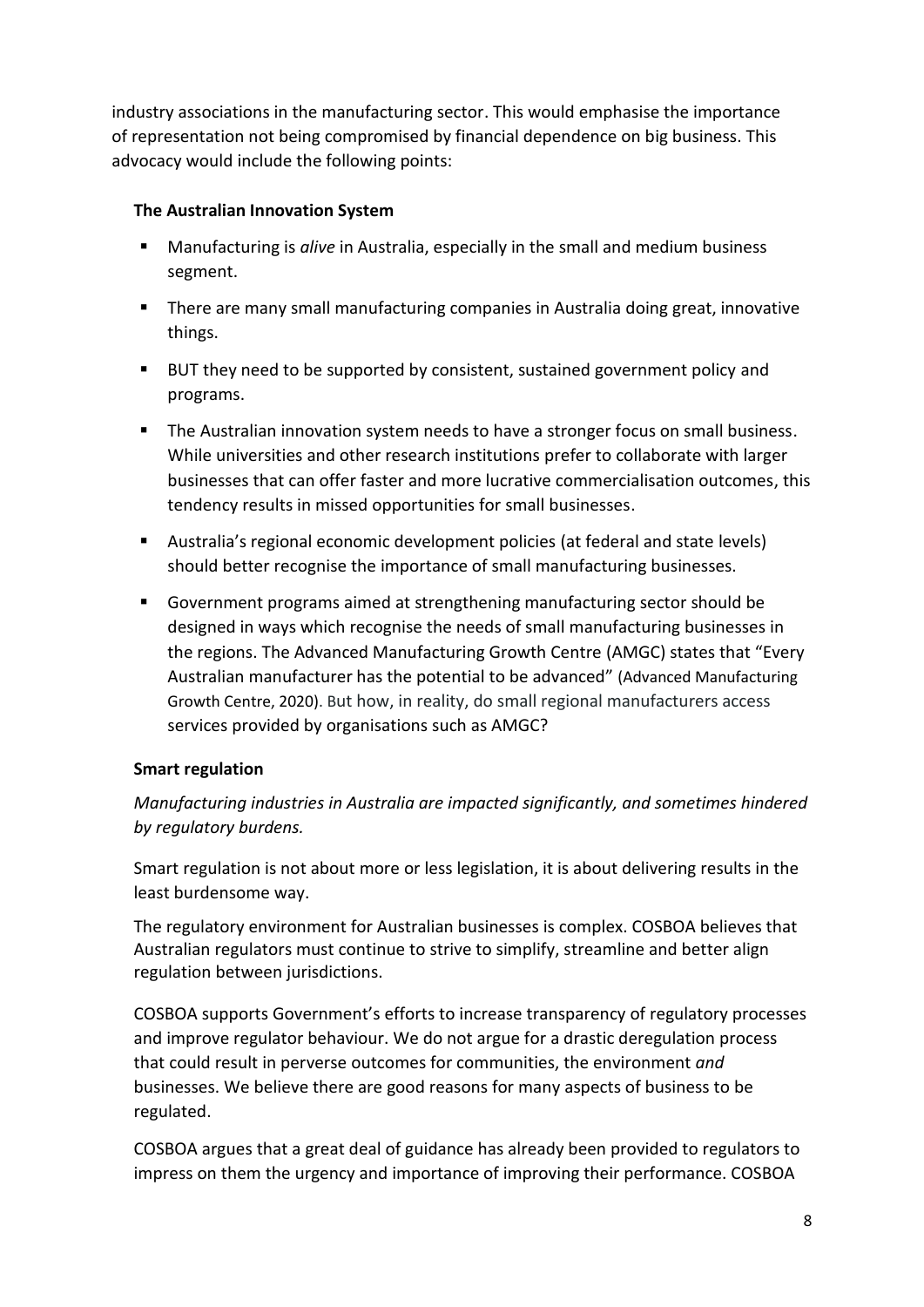continues to support a strong emphasis on reducing compliance costs for business and the principle that all regulators should be capable of achieving the objectives of regulation without imposing unnecessary costs on business.

- COSBOA supports a 'Smart Regulation' approach. These are less interventionist regulatory measures which reduce the burden on small businesses by simplifying and streamlining how business engage with regulators and government. The Productivity Commission observed back in 2017 that *"digital technologies can provide new and better ways of regulating…..Regulators can adopt digital solutions to streamline communication that will lower the cost of engagement, develop lower cost compliance monitoring tools (RegTech)".*
- COSBOA wishes to strongly emphasise the *importance of education of requlators on the needs of small business*. COSBOA observes that one of the main negative influences on regulation and regulator behaviour is that many regulatory bodies believe they understand small business (where in reality they do *not*).
- COSBOA supports a role for National Cabinet in driving the cross-jurisdictional regulatory reform agenda.
- COSBOA argues for a much smarter, more cohesive regulatory environment. Governments must strive to achieve regulatory best practice, including implementing fully a digitalised, streamlined regulatory environment for business, which actively coordinates regulation (and access points) across jurisdictions.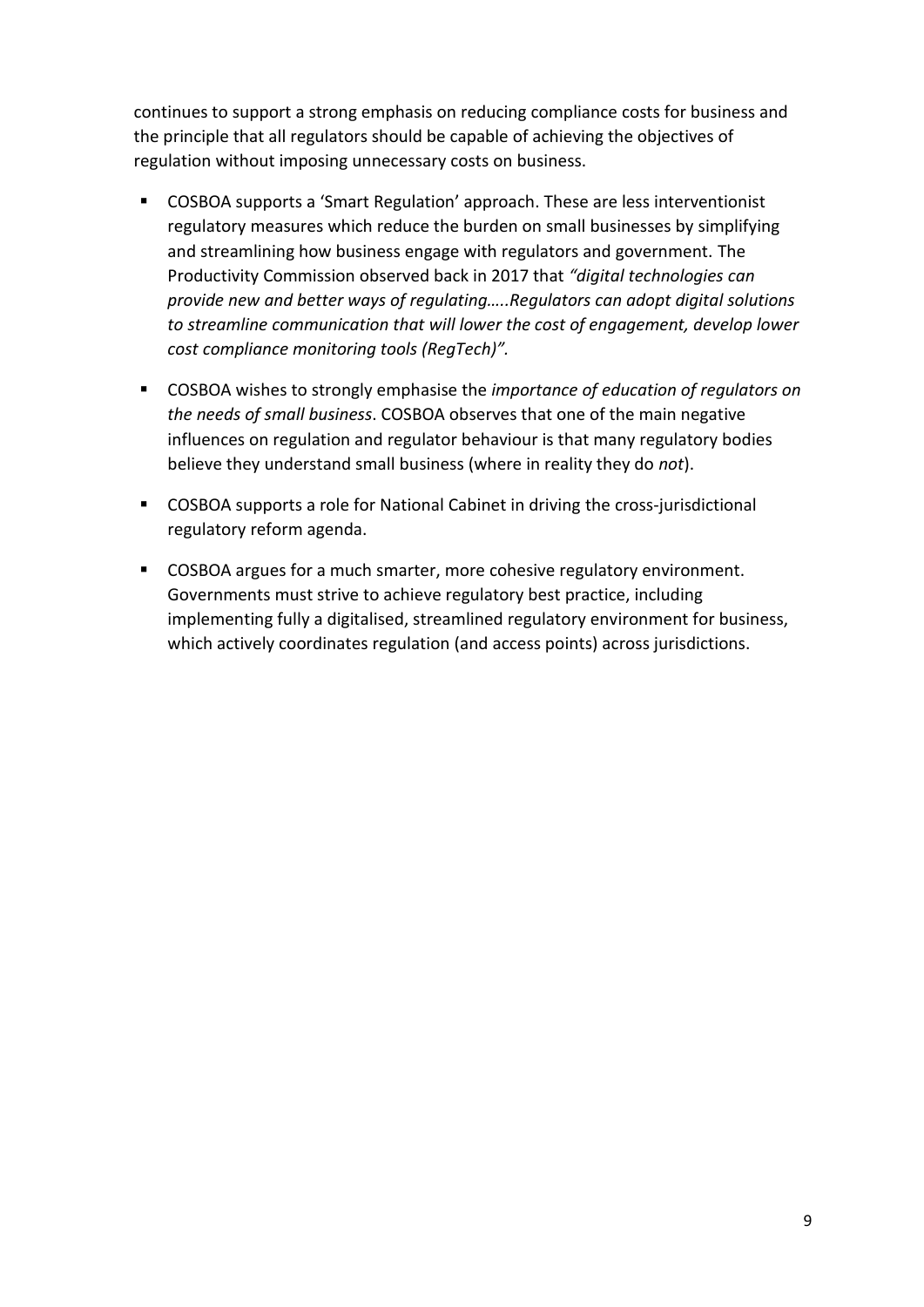# 3. Australia's small business workforce after COVID-19

# *A new focus on employability, productivity and skills in demand*

For many years Australia's outsourced public employment services and programs (funded by the Australian taxpayer) have failed in the task of re-engaging large numbers of long-term unemployed people in productive paid employment.

Australia cannot afford to have more than 5 percent of its domestic labour force disengaged, especially in the context of a COVID-19 economic recovery. This situation must be urgently rectified to enable small businesses to access the productive workforces they need.

- According to the reserve Bank of Australia, "In the.....decade, leading up to the *pandemic, the long-term unemployment rate increased, and the average duration of unemployment also rose to be close to one year. Currently around one in every 5 unemployed people have been unemployed for more than a year, an increase from around one in every 8 a decade ago. The share of very long-term unemployed people increased over this period: around 10 per cent of unemployed people have been unemployed for 2 or more years. The increase in the average duration of unemployment over the 2010s reflects a slowing in the rate at which unemployed people either gain employment or leave the labour force. Average duration has fallen in 2020 because many people lost their jobs when the pandemic first broke out"* (Reserve Bank of Australia, 2020)
- It is evident that the outsourced public employment services (and related programs) have failed in design and implementation to achieve their stated objectives (Parliament of Australia, 201[9\).](https://www.aph.gov.au/Parliamentary_Business/Committees/Senate/Education_and_Employment/JobActive2018/Report)
- **.** In December 2020 COSBOA made a submission to the Department of Education, Skills and Employment in response to the Next Generation of Employment Services discussion paper. Among other things, this submission proposed the replacement of *Work for the Dole* (WfD) with a program that is much more productive in terms of genuine work preparation for unemployed people.
- In the early months of 2021 COSBOA began to receive reports from organisations across a range of industries that small and medium-sized businesses were experiencing difficulties in recruiting new employees.
- On 23 March 2021 COSBOA launched *The Small Business Perspective* report, a review of the events, responses and impacts of COVID-19. [https://www.cosboa.org.au/post/cosboa-releases-report-on-lessons-learned](https://www.cosboa.org.au/post/cosboa-releases-report-on-lessons-learned-from-the-time-of-covid)[from-the-time-of-covid](https://www.cosboa.org.au/post/cosboa-releases-report-on-lessons-learned-from-the-time-of-covid). The research undertaken to complete this report included small business survey data about employment and recruitment issues.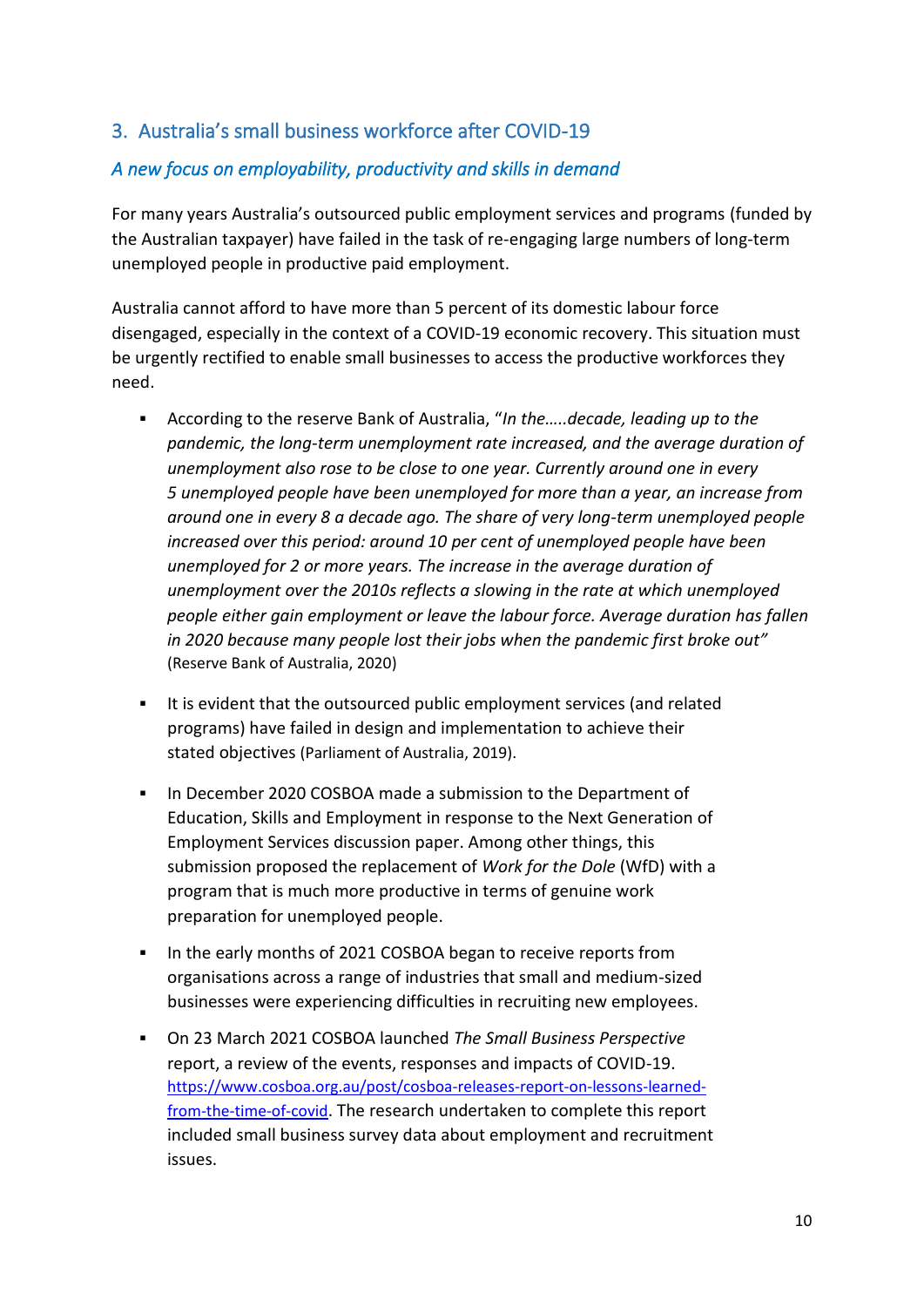▪ On 32 March 2021 COSBOA held a Roundtable event which sought detailed feedback about small business recruitment problems in the context of COVID-19.

#### **Recruitment problems for small business**

The COSBOA *Small Business Perspective* report and follow-up information gathered from COSBOA member organisations has indicated that businesses in many sectors are having real problems finding people to fill job vacancies.

These problems are likely to be caused by a combination of factors:

#### - **Increasing reliance on visa holders in recent years**

In the relatively high migration environment prior to the COVID pandemic, large numbers of small businesses in sectors such as diverse as tourism, hospitality, retail, personal services, construction and horticulture had become increasingly reliant on overseas students and working visa holders to fill their job vacancies. The greatly reduced availability of visa holders has resulted in a much lower availability of candidates for job vacancies (ABC News, June 2020).

#### - **Unintended consequences of JobKeeper and JobSeeker Coronavirus Supplement**

COSBOA has been very supportive of the Australian government's interventions through the JobKeeper payments and JobSeeker Coronavirus Supplement. These initiatives have been instrumental in Australia's successful response to the economic downturn resulting from the pandemic.

However, many COSBOA members have reported unintended consequences relating to the comparatively high levels of income support many people were receiving through these schemes. Members have stated that these consequences have been in the form of a reluctance of some unemployed people to apply for jobs or accept offers of employment.

### - **Lack of job brokerage assistance for small business**

Despite the positive intervention of the Australian government through the *JobKeeper* scheme, large numbers of small businesses have been severely disrupted and many employers have lost productive workers. There has been little evidence during this time that the *jobactive* network has been able (or empowered) to adapt, and to broker new relationships between employers and job seekers. The reliance on online services to assist employers and recently unemployed job seekers has not been a success for the small business sector.

As an example, the very low take-up of the *JobMaker Hiring Credit* scheme has, arguably resulted (in part) from the lack of brokerage assistance for SMEs. COSBOA has previously advised the Treasury team responsible for developing the Hiring Credit that this was one of the flaws in the scheme. The reliance on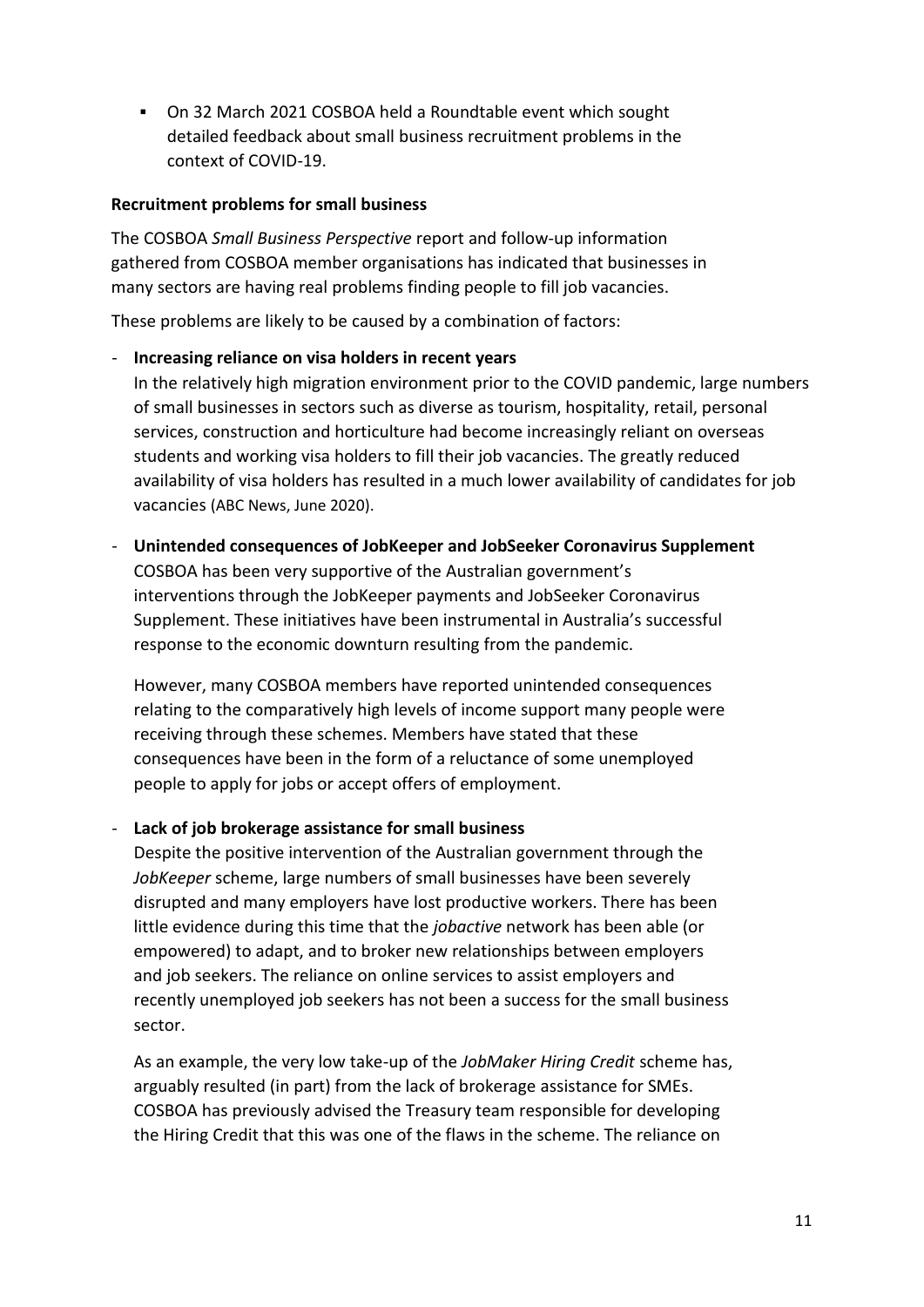online-only access to the scheme is problematic, especially given the complex eligibility confirmation requirements.

### - **A changed labour market**

During the pandemic the Australian labour market was uncertain and volatile, and this continues to be the case for a significant percentage of unemployed and underemployed people, particularly for those with insecure employment. While some traditional occupations have proved to be resilient, others have not (National Skills Commission, 2019).

Many workers need to change direction and consider different types of work. However, this is not always a quick process and often involves the acquisition of new skills and knowledge. The Australian government has recognised this through the creation of the *JobTrainer Fund*. While the headline unemployment rate in March 2021 was lower than expected, the labour force remains uncertain for many people and this is impacting on the small business recruitment process.

- **Complex and unresponsive vocation education and training (VET) sector** Labour shortages and skill shortages are often closely related problems. A VET system that is not sufficiently responsive the workforce skill needs of Australian industry over many years has exacerbated the current situation.

The convoluted structure and funding arrangements for vocational education and training are a major frustration to employers. There are funding system inconsistencies between States and Territories, between States, Territories and the Commonwealth, and between the VET and higher education sectors. These have created unnecessary complexity and inequity (Joyce, S. 2019).

#### **Recommendations:**

In relation to relating labour and skill shortages, COSBOA recommends a strongly renewed focus on engagement with small business on the following issues:

#### **Employment services and labour market programs**

- COSBOA proposes that an urgent review of all Australian government employment and labour market programs be undertaken for the purpose of ensuring that each program is optimally effective in preparing job seekers for work. Each program must demonstrate that its highest priority is to ensure that unemployed people are being directly assisted to commence paid employment.
- Australian government employment programs should be structured and managed in a way that ensures effective engagement with employers, including small businesses. Preparing and matching suitable job seekers with job vacancies should be the primary objective. Other program objectives must be secondary.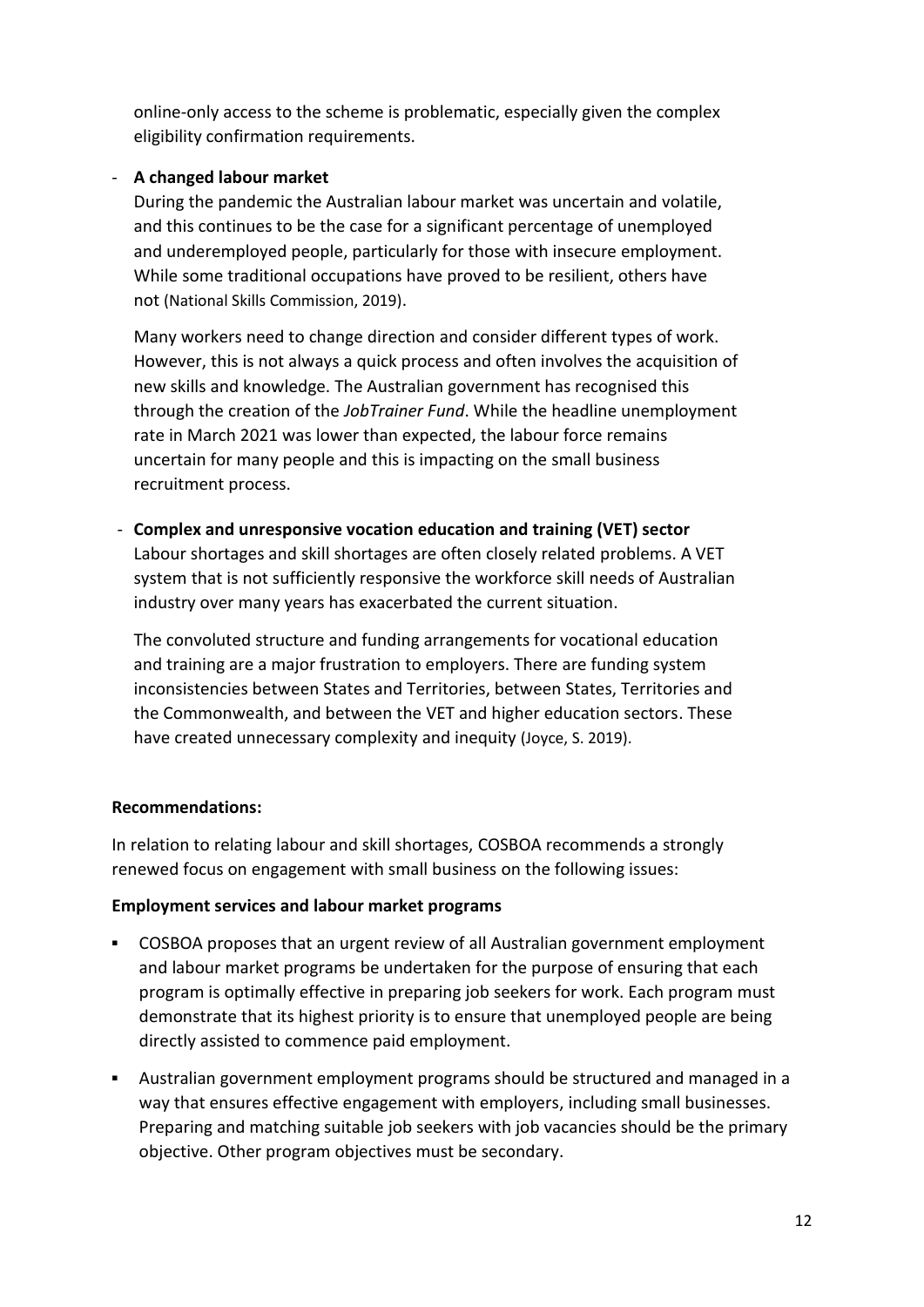#### **Skill shortages and the VET system**

The Australian Government's Skills Reform discussion paper observes that:

*"The VET system is a key part of Australia's ability to respond effectively to the COVID-19 pandemic and will underpin Australia's economic recovery…..*

*Industry engagement is a core principle of Australia's VET system…..*

*Increased responsiveness of the VET system is essential in meeting industry skills needs and driving economic growth. An efficient and effective system is required to better drive and understand emerging skills needs, qualification development and training delivery"* (Department of Education, Skills and Employment, 2020).

The Discussion Paper acknowledges that small, medium and large business needs to be engaged in the process of VET reform. However, it is not yet clear how ongoing engagement will occur *specifically with small business* in the VET reform and management process. While the Discussion Paper observes that, *"To be fit for the future, employers need to have a greater role across all areas of VET…..To drive outcomes, there needs to be a strong and coordinated voice for employers in VET",* there is not yet a clear articulation of practical methods for small business voices to be sought and heard.

- COSBOA supports the development of a continuing planned approach to engagement between the federal government Department of Education, Skills and Employment and small business in relation to VET.
- This approach should not only continue to include specific industry engagement with small business – as distinct from big business - but should allow for *placebased* representation. The workforce skill needs of small business communities in different locations vary widely, even within the same industry. Local VET infrastructure, capability and capacity also varies significantly.
- An increasingly effective VET system must be informed of these important differences and be equipped to respond to them.

# **Conclusion**

In this document COSBOA has sought to provide a snapshot of three of the most pressing issues that relate to the role of small businesses in helping to re-shape the Australian economy. This paper acknowledges that there are numerous challenges facing small businesses as they strive to overcome the effects of COVID-19. However, we have sought to identify 'make-or-break' issues for the long-term health of the economy.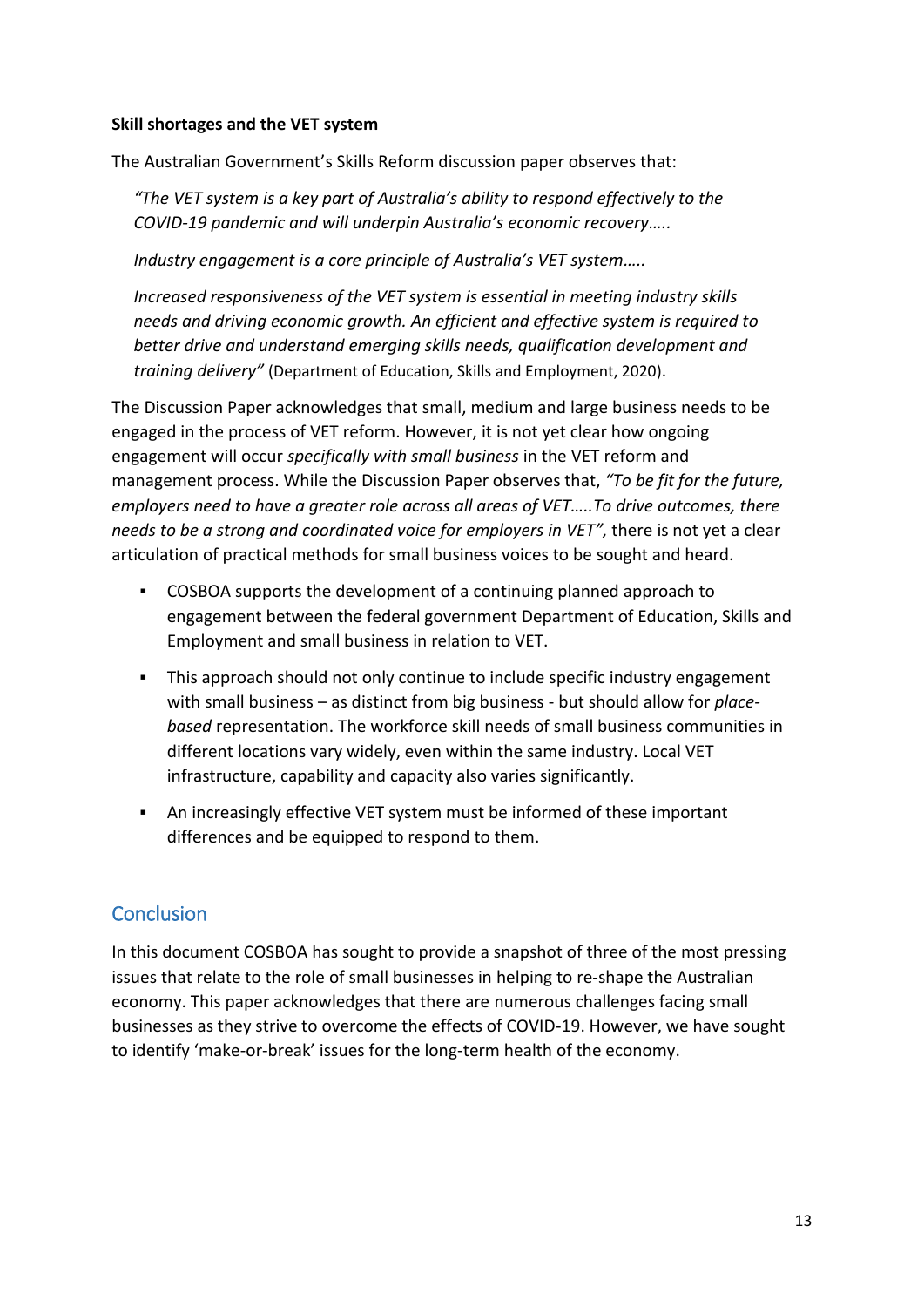#### **References:**

ABC News, June 2020, *Does Australia's migration system prioritise Australian workers? ABC News Fact Check*, June 2020 [https://www.abc.net.au/news/2020-06-12/fact-check-analysis-foreign-workers-visas-](https://www.abc.net.au/news/2020-06-12/fact-check-analysis-foreign-workers-visas-457/12334900)[457/12334900](https://www.abc.net.au/news/2020-06-12/fact-check-analysis-foreign-workers-visas-457/12334900)

Advanced Manufacturing Growth Centre [About Advanced Manufacturing -](https://www.amgc.org.au/our-purpose/about-advanced-manufacturing/) ADVANCED [MANUFACTURING GROWTH CENTRE \(amgc.org.au\)](https://www.amgc.org.au/our-purpose/about-advanced-manufacturing/)

Australian Small Business and Family Enterprise Ombudsman, Small Business Counts, December 2020. Accessed at: [ASBFEO Small Business Counts Dec 2020.](https://www.asbfeo.gov.au/sites/default/files/ASBFEO%20Small%20Business%20Counts%20Dec%202020%20v2.pdf)

Australian Taxation Office, 2017, Research and Development Tax Incentive: Eligible Activities. Accessed at: [Eligible activities | Australian Taxation Office \(ato.gov.au\)](https://www.ato.gov.au/Business/Research-and-development-tax-incentive/Eligibility/Eligible-activities/#:~:text=Research%20and%20development%20activities%20must%20meet%20certain%20criteria,observation%20and%20evaluation%2C%20and%20leads%20to%20logical%20conclusions)

Buckley, J. March 2021, *Small business still uncertain of recovery as JobKeeper ends*, Accountants Daily access at: [https://www.accountantsdaily.com.au/business/15505-small-business-still](https://www.accountantsdaily.com.au/business/15505-small-business-still-uncertain-of-recovery-as-jobkeeper-ends)[uncertain-of-recovery-as-jobkeeper-ends.](https://www.accountantsdaily.com.au/business/15505-small-business-still-uncertain-of-recovery-as-jobkeeper-ends)

Department of Education, Skills and Employment, 2020, Discussion Paper - Industry Engagement [and Qualifications.pdf \(skillsreform.gov.au\)](https://www.skillsreform.gov.au/images/documents/Discussion%20Paper%20-%20Industry%20Engagement%20and%20Qualifications.pdf)

Department of Industry, Innovation, Science, Research and Tertiary Education, 2012, *Australian small business key statistics and analysis*. Accessed at: [https://treasury.gov.au/sites/default/files/2019-](https://treasury.gov.au/sites/default/files/2019-03/AustralianSmallBusinessKeyStatisticsAndAnalysis.pdf) [03/AustralianSmallBusinessKeyStatisticsAndAnalysis.pdf](https://treasury.gov.au/sites/default/files/2019-03/AustralianSmallBusinessKeyStatisticsAndAnalysis.pdf)

Hayes, A. November 2020, *Hollowing Out,* Investopedia, Accessed at: <https://www.investopedia.com/terms/h/hollowing-out.asp>

Institute of Public Accountants, 2018, *Australian small business White Paper, Small Business: Big Vision*. Accessed at:

[https://www.publicaccountants.org.au/media/1993618/SBWP\\_Full\\_103\\_most\\_updated.pdf](https://www.publicaccountants.org.au/media/1993618/SBWP_Full_103_most_updated.pdf)

Joyce, S. *Strengthening Skills: Expert Review of Australia's Vocational Education and Training System*, 2019, Commonwealth of Australia.

McKay, R. April 2021, *Deep fissure reopens between big end of town and the rest,* Australasian Transport News ATN. Accessed at: [Deep fissure reopens between big end of town and the rest \(fullyloaded.com.au\)](https://www.fullyloaded.com.au/industry-news/2104/deep-fissure-reopens-between-big-end-of-town-and-the-rest)

Mazzarol, T. 2020, *In a post-pandemic world, it is time for Australia to focus on value-adding its economy*. Accessed at: [https://www.businessnews.com.au/article/In-a-post-pandemic-world-it-is](https://www.businessnews.com.au/article/In-a-post-pandemic-world-it-is-time-for-Australia-to-focus-on-value-adding-its-economy)[time-for-Australia-to-focus-on-value-adding-its-economy](https://www.businessnews.com.au/article/In-a-post-pandemic-world-it-is-time-for-Australia-to-focus-on-value-adding-its-economy)

National Skills Commission, December 2019, *The shape of Australia's post COVID-19 workforce*, [https://cica.org.au/wp-content/uploads/Shape-of-Australias-post-COVID-19-workforce\\_2.pdf](https://cica.org.au/wp-content/uploads/Shape-of-Australias-post-COVID-19-workforce_2.pdf)